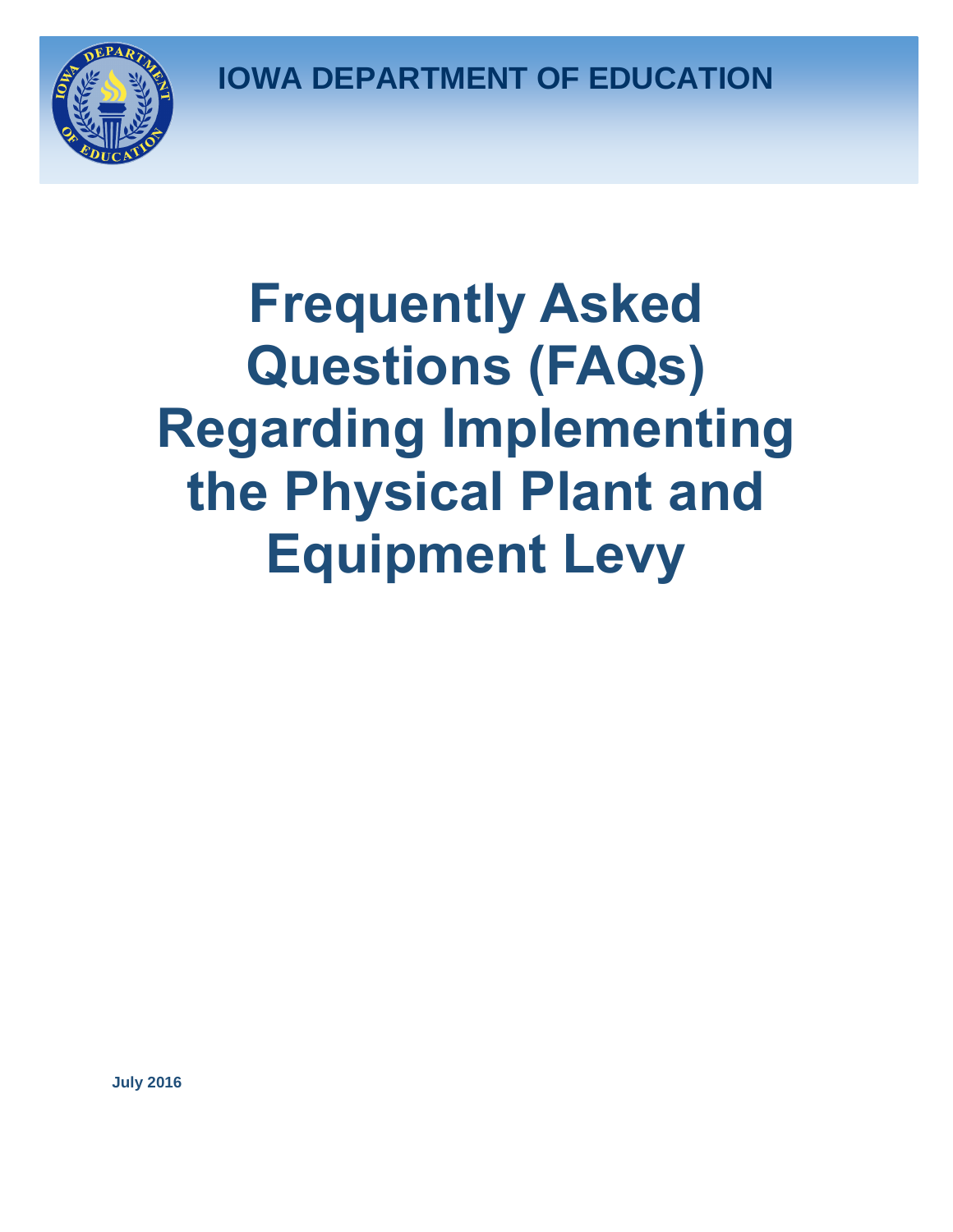## **Frequently Asked Questions Regarding Implementing the Physical Plant and Equipment Levy**

1. **Question:** What is the procedure for a school board to implement the Physical Plant and Equipment Levy (PPEL) by board action?

Answer: The board may implement the regular PPEL on its own action. The levy shall not exceed thirty-three cents (\$0.33) per thousand dollars of assessed valuation. The levy is implemented annually when the budget is certified by April 15 prior to the budget year.

2. **Question**: Can the board issue long-term debt against the regular PPEL?

**Answer**: No. The regular PPEL is an annual levy and cannot be pledged or anticipated for purposes of issuing long-term debt. However, any funds on hand from the regular PPEL can be used to pay principal and interest on debt issued against the voterapproved PPEL or to pay principal on general obligation bond indebtedness as permitted by Iowa Code section 298.3.

3. **Question**: How can the voter-approved PPEL (VPPEL) election be initiated?

**Answer**: The VPPEL election can be initiated by one of two ways:

- a. The board on its own motion, or
- b. Upon a properly filed written petition from eligible electors.
- **4. Question**: What constitutes a properly filed petition?

**Answer**: The petition must be signed by eligible voters in the district equal to the greater of:

- a. 100 eligible electors, or
- b. 30 percent of the number of eligible voters that voted at the last regular school election.
- 5. **Question**: What is an eligible elector?

**Answer**: An eligible elector is an individual that possesses all of the qualifications necessary to be entitled to register to vote, whether or not the individual is in fact registered.

6. **Question**: If a petition is received, is the board required to submit the question to the voters?

**Answer**: Yes. The board shall direct the county commissioner of elections to submit the question to the voters.

7. **Question**: What is the procedure the school board must follow?

**Answer:** The board must follow these steps: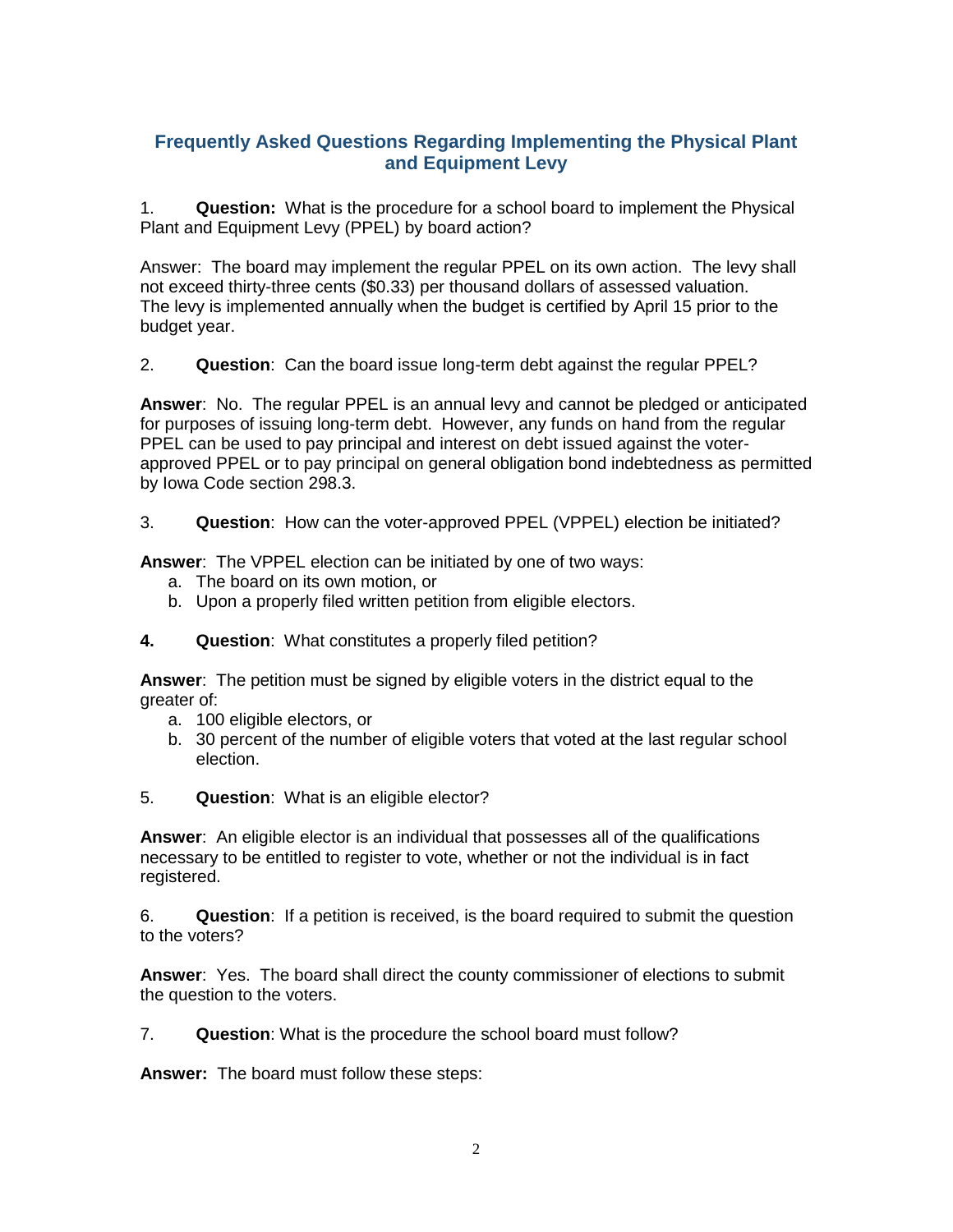- a. Direct the county commissioner of elections to submit the question of levying the VPPEL for a period not exceeding 10 years to the registered voters of the district at an election on a date specified in Iowa Code section 39.2(4)(c).
- b. If a majority of those voting on the proposition at the election approves it, the proposition is adopted.
- c. The board shall determine how the VPPEL will be funded and shall certify the information to the Department of Management by April 15.

8. **Question**: If the question is submitted to the voters and they do not approve the VPPEL, how long must the board wait to take action to resubmit the question to the voters?

**Answer**: Iowa Code does not include a restriction on this.

9. **Question**: How does the board certify to the Department of Management?

Answer: The board will submit to the Department of Management the following:

- 1) A copy of the proposition successfully submitted to the voters,
	- 2) The canvas of votes,
	- 3) The method of funding, and
	- 4) The amount to be raised.

If the funding method is 100 percent property tax, the due date for the above submission to the Department of Management is May 1 of the base year in order to be implemented (levied) in the budget year. The base year is the fiscal year prior to the budget year. If the expenditures or revenues from the levy had not been included on the certified budget, the district may need to amend its certified budget after July 1 in order to spend the taxes received.

If the funding method is a mix of property tax and income surtax, the due date for the submission to the Department of Management is April 15 of the base year in order to be implemented in the budget year, and the successful election must have occurred in sufficient time to be published and certified on the certified budget.

10. **Question**: What is the maximum VPPEL possible?

**Answer**: One dollar and thirty-four cents per thousand dollars (\$1.34) of assessed valuation.

11. **Question**: How can VPPEL be funded?

**Answer**: The levy may be funded in one of two ways:

- a. From a local property tax levy, or
- b. From a combination of a local property tax levy and an income surtax. The income surtax must be in whole percentage points. The combination of the instructional support income surtax and all other income surtaxes shall not exceed 20 percent.
- 12. **Question**: Can VPPEL be funded totally with income surtax?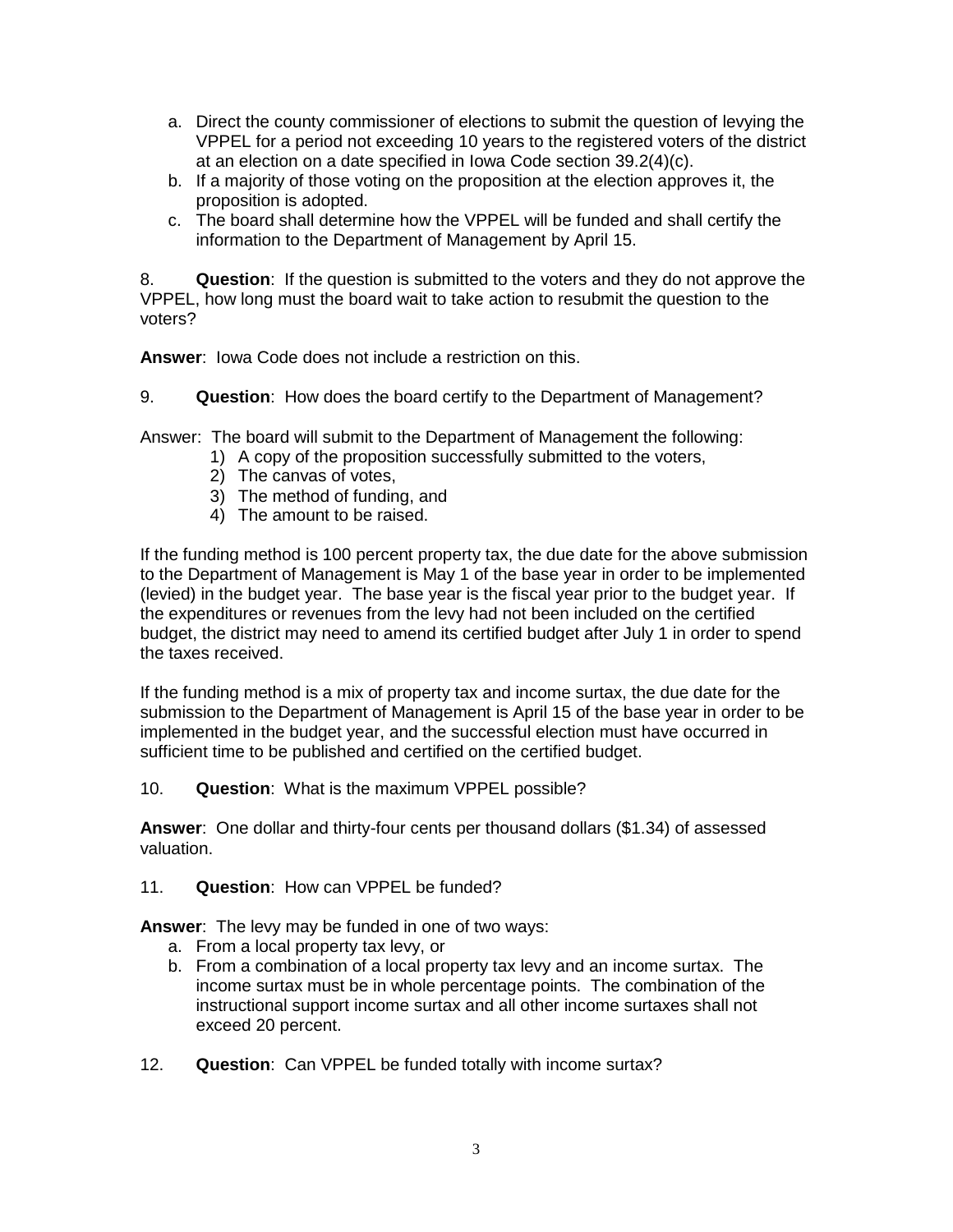**Answer**: No. The method of funding which includes income surtax requires a portion of the VPPEL be funded by a local property tax levy.

13. **Question**: What is the minimum local property tax levy that is required?

**Answer**: One dollar (\$1.00) of assessed valuation.

14. **Question**: If the board adopts a combination of local property tax levy and an income surtax, what is the minimum income surtax that is required?

**Answer**: One percent.

15. **Question**: Must the board include the funding method in the proposition?

**Answer**: Yes, the proposition must include the fact that it will be funded with a mix of property tax and income surtax or with all property tax. The board determines the percent of income surtax and the property tax levy rate that will be imposed each year when it certifies its annual budget by April 15 of the base year.

16. **Question**: If the board chooses to fund VPPEL by a combination of property tax and income surtax, can the mix between the two funding sources be changed each year?

**Answer**: Yes. The board has the responsibility to establish the mix for each year.

17. **Question**: Can the board issue long-term debt from VPPEL?

**Answer**: Yes; however, if the board intends to enter into a rental or lease arrangement from VPPEL or intends to enter into a loan agreement from VPPEL, only a property tax shall be levied for those purposes. Similar to regular PPEL, the income surtax portion cannot be obligated or anticipated for long-term debt purposes.

The rental, lease, or loan cannot exceed 10 years or the remaining years for which the VPPEL is authorized, whichever is shorter.

18. **Question**: What is income surtax, and how is it applied?

**Answer**: A surtax is a tax on a tax. The surtax is imposed on the income tax liability after tax credits on the Iowa Individual Income Tax returns of taxpayers residing within the district on the last day of the tax year. The surtax is not imposed on other income tax returns such as fiduciary or corporation income tax returns.

19. **Question**: When are the property tax and income surtax received by the district?

**Answer**: Property tax will be collected with other property taxes during the budget year. Income surtax will be paid in two payments during the fiscal year following the budget year, with approximately 75 percent paid December 1 and the remaining 25 percent paid February 1. Income surtax payment to the district comes from the income tax year two years previous, and the rates are established in the base year's aid and levy worksheet.

20. **Question**: What happens to VPPEL in the event of reorganization?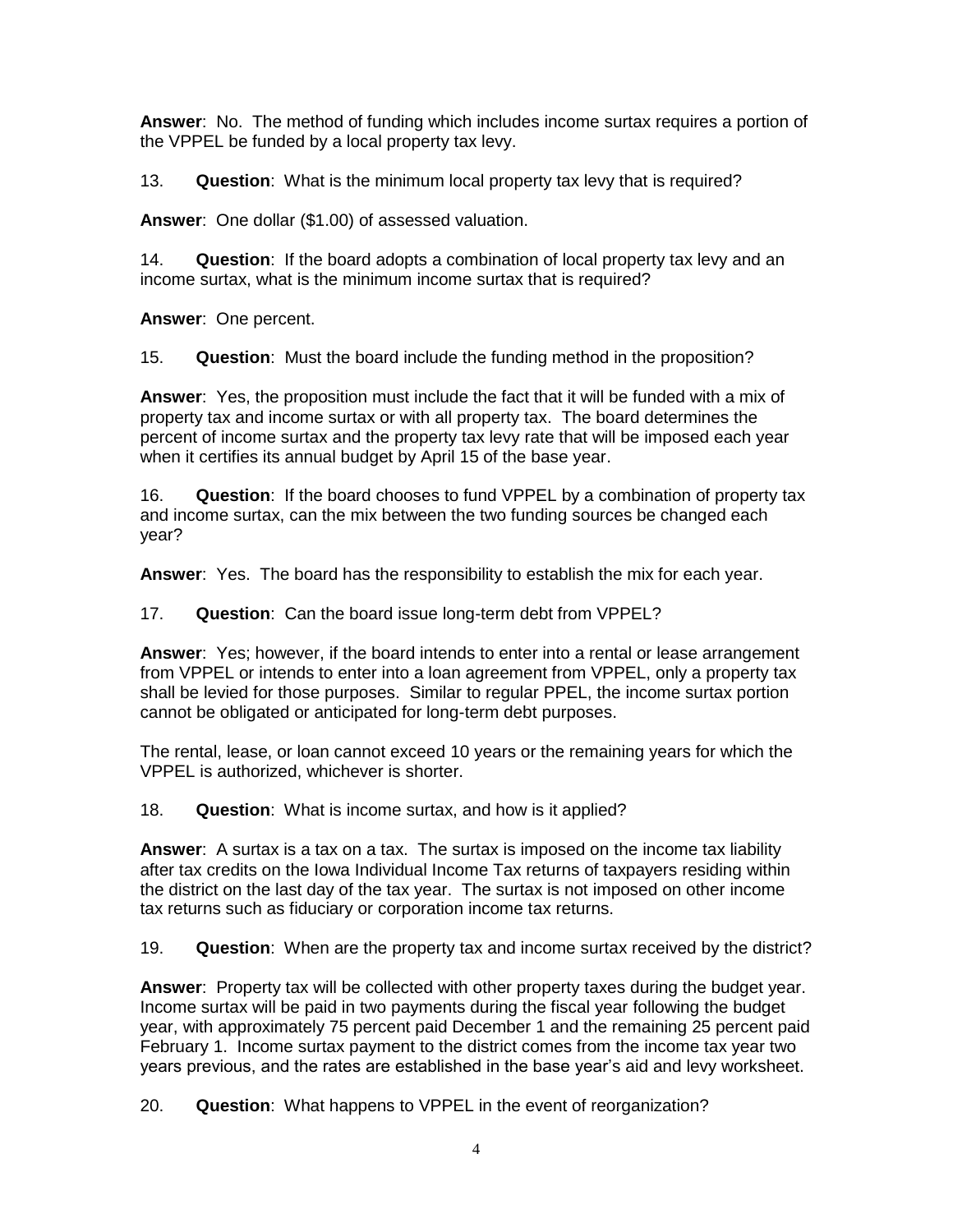**Answer**: The VPPEL will continue in the newly reorganized district for the shortest period of time and the least amount of funding in the former districts involved in the reorganization, as long as the voters in the newly reorganized district have not voted favorably or unfavorably on a new VPPEL.

21. **Question:** What happens to VPPEL in the event of a reorganization if one district had outstanding VPPEL debt that is greater than the amount of VPPEL which will be generated during the shortest period of time and the least amount of funding in the former districts involved in the reorganization?

**Answer:** Two sections of Iowa Code will apply. First, the VPPEL will continue in the newly reorganized district for the shortest period of time and the least amount of funding in the former districts involved in the reorganization. Then, the requirement of Iowa Code section 297.36 will apply to ensure that the bond holders/lenders are repaid in full. If the annual levy at the smallest amount is not sufficient to repay the debt, an additional amount will be levied on the original territory that incurred the debt for the difference needed to repay the debt each year. If the levy expires before the final year of the debt, an additional amount will be levied on the original territory that incurred the debt for the number of additional years the debt was to run, unless the VPPEL is reauthorized in the newly reorganized district. In that case, the newly reorganized district would continue to pay off the debt on the original schedule.

22. **Question**: Can the voters vote upon the proposition to levy VPPEL in the reorganized district before the July 1 date on which the district is reorganized?

## **Answer**: Yes.

23. **Question**: If a petition is filed to vote on a VPPEL in the newly reorganized district before the July 1 date on which the district is reorganized, what number of signatures is required?

**Answer**: If the board members for the newly reorganized district were elected at the regular school election, the number of signatures required is the greater of 100 eligible electors or 30 percent of the electors voting in the regular school election at which the board members were elected. If the board members were elected at a special election, the number of signatures required is 100 eligible electors.

24. **Question**: What happens if one former district was funding VPPEL with a property tax and the other district was funding with a combination of a property tax and an income surtax?

**Answer**: The newly reorganized district can continue the program, but it will be all property tax funding without an income surtax portion. The "shortest amount of time and smallest amount" rule is applied to the income surtax portion, making it zero. The funding in the newly reorganized district will be all property tax. The property tax amount will be for the shortest remaining time and the smallest amount.

25. **Question**: If the original proposition to implement VPPEL limited the uses of the VPPEL funding, can the district vote again before the expiration of the original VPPEL to